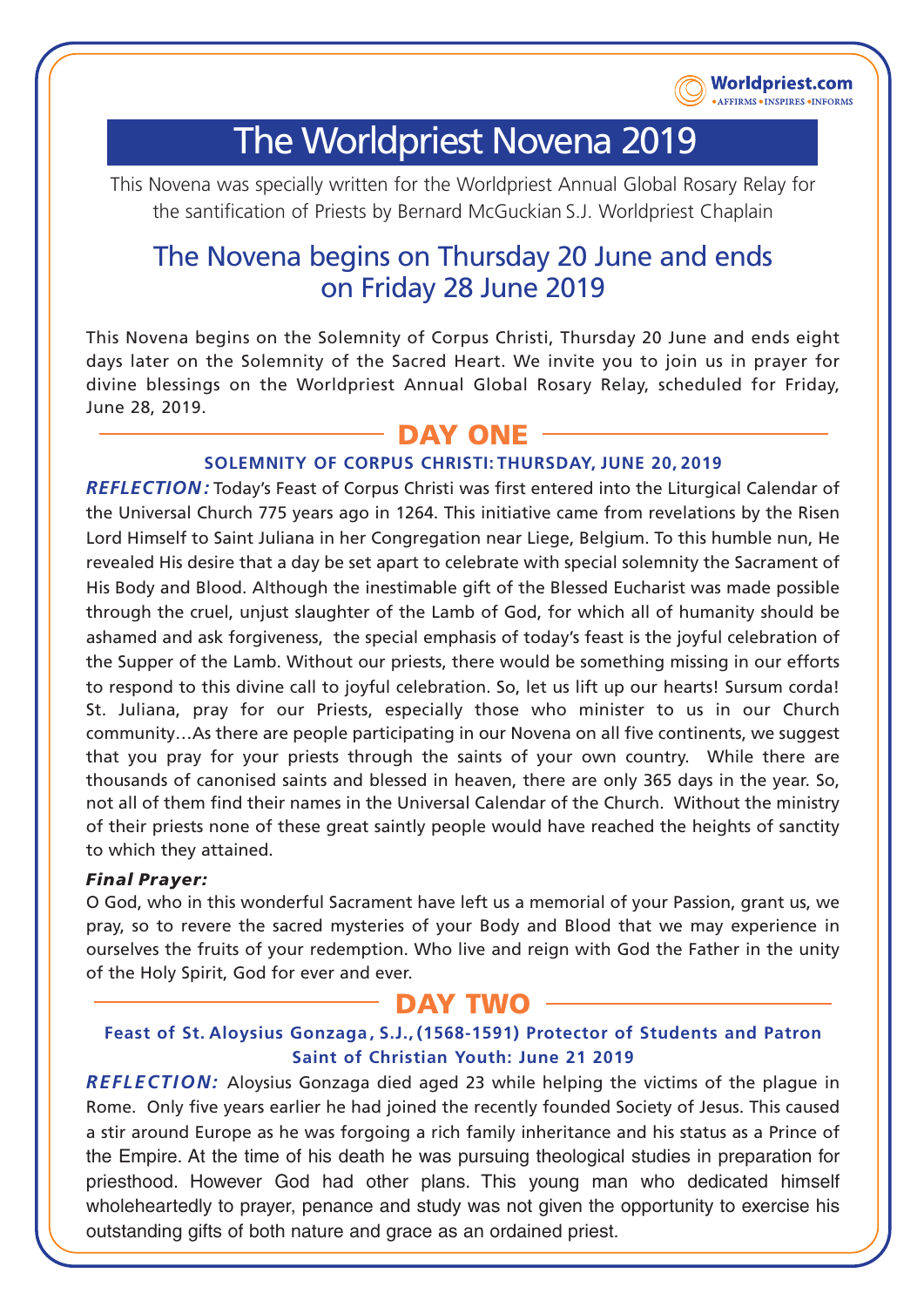

His calling was to be a model for all the young people. At his funeral, his religious superior said to Martha his mother, *"Even if your son had lived to be as old as Noah, he could not have become more holy!"* He died on the last day of the Octave of Corpus Christi, the day that would later be named the Solemnity of the Sacred Heart. After his death, Aloysius revealed to another Jesuit student for the priesthood that *"devotion to the Sacred Heart is highly valued here in heaven".* St Aloysius, pray for young men preparing for the priesthood, especially those from our own diocese.

**We now pray for priests through the intercession of the saints of our own country.**

#### *Final Prayer :*

Father of love, giver of all good things, in Saint Aloysius you combined remarkable innocence with the spirit of penance. By the help of his prayers may we who have not followed his innocence follow his example of penance. May he be an inspiration to many young men who like him have felt called to offer themselves for priesthood in the service to their sisters and brothers. We ask this through Christ our Lord.

# **DAY THREE**

### **Our Patron on this Saturday:The Immaculate Heart of Mary: June 22, 2019**

*REFLECTION:* All the great priests of the Church have been known for their deep devotion to Mary, the Mother of Jesus and Mother of us all. One of the first priests, St John the Beloved Disciple, on the day after his ordination at the Last Supper, heard these extraordinary words from the lips of the dying Saviour, *"Behold your mother"* John 19:27. And we are further told that *"from that hour the disciple took her into his own home"*. Like John, priests, as indeed all the rest of us, receive this marvellous invitation to make Mary an integral part of our lives. A priest's apostolate will be as effective as his devotion to Mary. Few authors have written more beautifully of Mary than Saint Bernard of Clairvaux, (1090-1153) known as the Mellifluous Doctor who left us the following reflection:

*"In danger, in distress, in uncertainty, think of Mary. Call upon Mary. She never leaves your lips, she never departs from your heart; and so that you may obtain the example of her prayers, never forget the example of her life. If your follow her, you cannot falter; if your pray to her, you cannot despair, if you think of her, you cannot err. If she sustains you, you will not stumble; if she protects you, you have nothing to fear; if she guides you, you will never flag; if she is favourable to you, you will attain your goal"*. Homily 11 super Missus est, 17,PL 183 70- 71.OMary conceived without sin, pray for us who have recourse to Thee.

**We now pray for priests through the intercession of the saints of our own country.**

## *Final Prayer:*

Lord God, you decreed that the Mother of your Son should stand by his Cross, suffering with him. Safeguard in your family, especially your priests, the fruits of your great work of redemption and in your goodness make them grow daily more and more. We ask this through Christ our Lord.

# **DAY FOUR**

### **TWELTH SUNDAY IN ORDINARY TIME OF THE YEAR: June 23, 2019**

(In some countries, the Solemnity of Corpus Christ is celebrated on this day) "They shall look on the One whom they have pierced". John 19:37.

*REFLECTION:*Here John the Evangelist quotes a line from a longer passage from the Prophet Zechariah 12:9-11, written around 520 B.C. "When that day comes, I shall set about destroying all the nations who advance against Jerusalem. But over the House of David and the inhabitants of Jerusalem I shall pour out a spirit of grace and prayer, and they will look to me.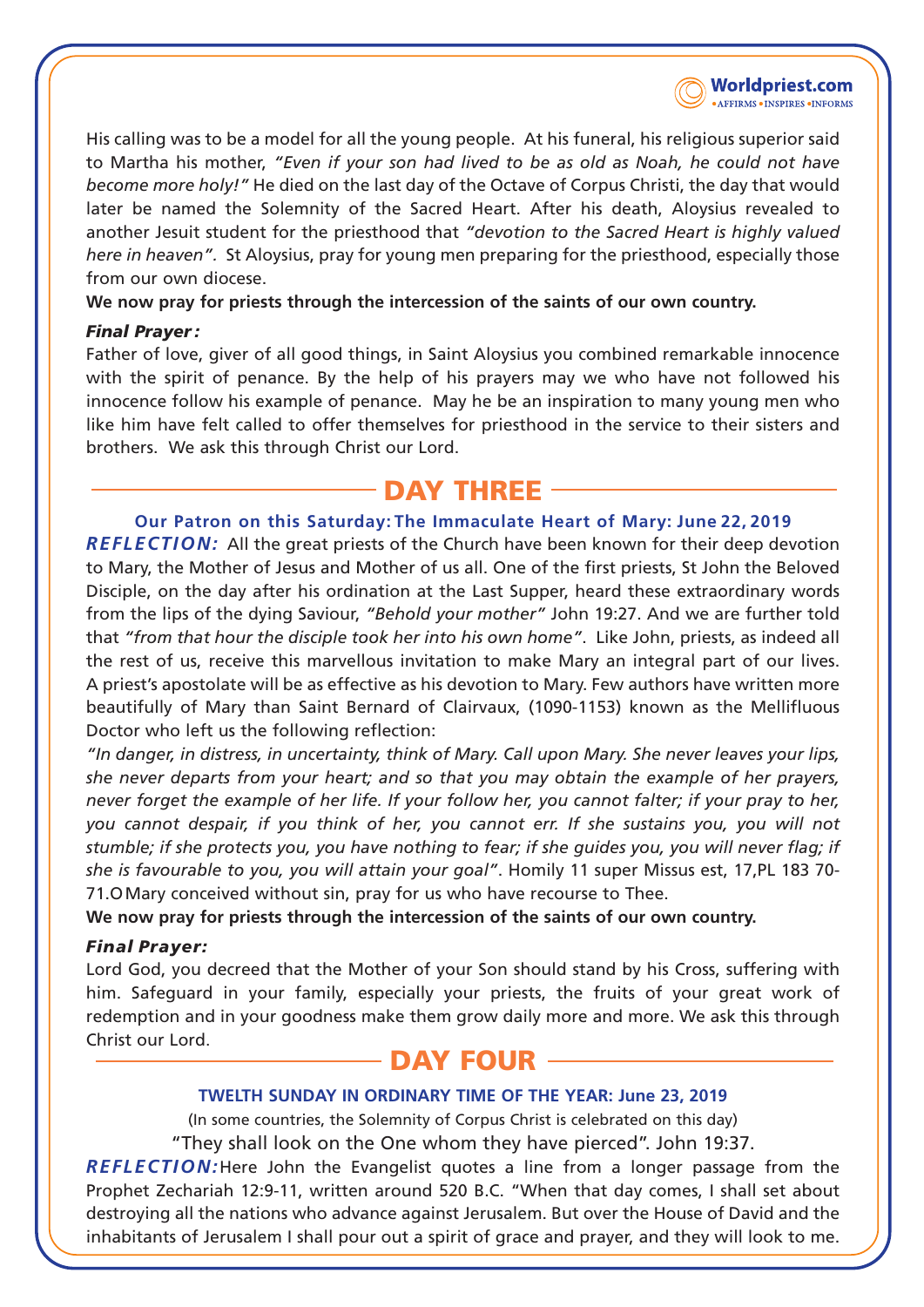

They will mourn for the one whom they have pierced as though for an only child, and weep for him as people weep for a first-born child". Some scholars assert that the original inspired words of Zechariah were, "they shall weep for Me whom they have pierced.*"Given the context that it was the Lord Himself who was speaking, an influential scribe who was recording the prophecy for posterity changed "for Me" to "the One" whom they have pierced".* He, understandably, considered it impossible that anyone could literally pierce the Lord Himself. We now know differently. With the Incarnation of the Divine Word, it became possible for us to wound the Heart of our God. This is what we have done. And this is what we have been forgiven for doing. Priests have the privilege of forgiving us our sins in the Name of God.

**We now pray for priests through the intercession of the saints of our own country.**

### *Final Prayer:*

*"O Jesus, forgive us our sins. Save us from the fires of Hell and lead all souls to heaven especially those in most need of your mercy"* (Prayer communicated by Our Blessed Lady to the Children of Fatima in 1917)

# **DAY FIVE**

### **Solemnity of the Nativity of John the Baptist :June 24, 2019**

*REFLECTION:* Today in the Church we honour birthday of John the Baptist, described by Jesus Himself as the greatest man ever born of a woman. The son of a priest, Zechariah and his wife Elizabeth, John's calling was rather to prophetic witness than to ministerial priesthood. This would cost him his life. He simply reminded Herod of the Sixth Commandment. "It is against the law for you to have your brother's wife "(Mark 6:18). Like John the Baptist priests are called to witness to the truth that happy family life is rooted in respect for the Law of God. Indeed such families have traditionally been seen as the glory of the celibate priesthood. St. John Vianney, the Cure of Ars and Patron Saint of all Priests was so devoted to the great Precursor of the Lord that he took the name, Baptist, at Confirmation, a sacrament which he only received as a mature 20 year old.

Saint John the Baptist….Pray for our priests

Saint John Vianney, Cure of Ars, Pray for our priests. **We may add prayers through the intercession of saints of our own country.**

### *Final Prayer:*

O God, who raised up John the Baptist to make ready a nation fit for Christ the Lord, give your people, especially your priests, the grace of spiritual joys and direct the hearts of all the faithful into the ways of salvation and peace. We ask this through Christ our Lord.

# - DAY SIX -

### **Patron of this Day: St. Charles Borromeo, Archbishop of Milan: June 25, 2019**

St. Charles Borromeo (1538-1584) is considered one of the great reforming Bishops of the Church. He was ordained priest when 25 years of age in the last year of the Council of Trent, 1563. In spite of much opposition, he vigorously implemented the changes called for by this great Council. Strange as it may seem, he had already been a Cardinal for three years before his ordination, having been appointed to the Sacred College, by his uncle, Pope Pius IV in 1560. St. Charles is an instance of someone who gave *"nepotism"* a good name! Ordination combined with grief at the sudden death of his elder brother affected him deeply, leading him to adopt an extraordinarily austere and industrious priestly life.It was said of him that he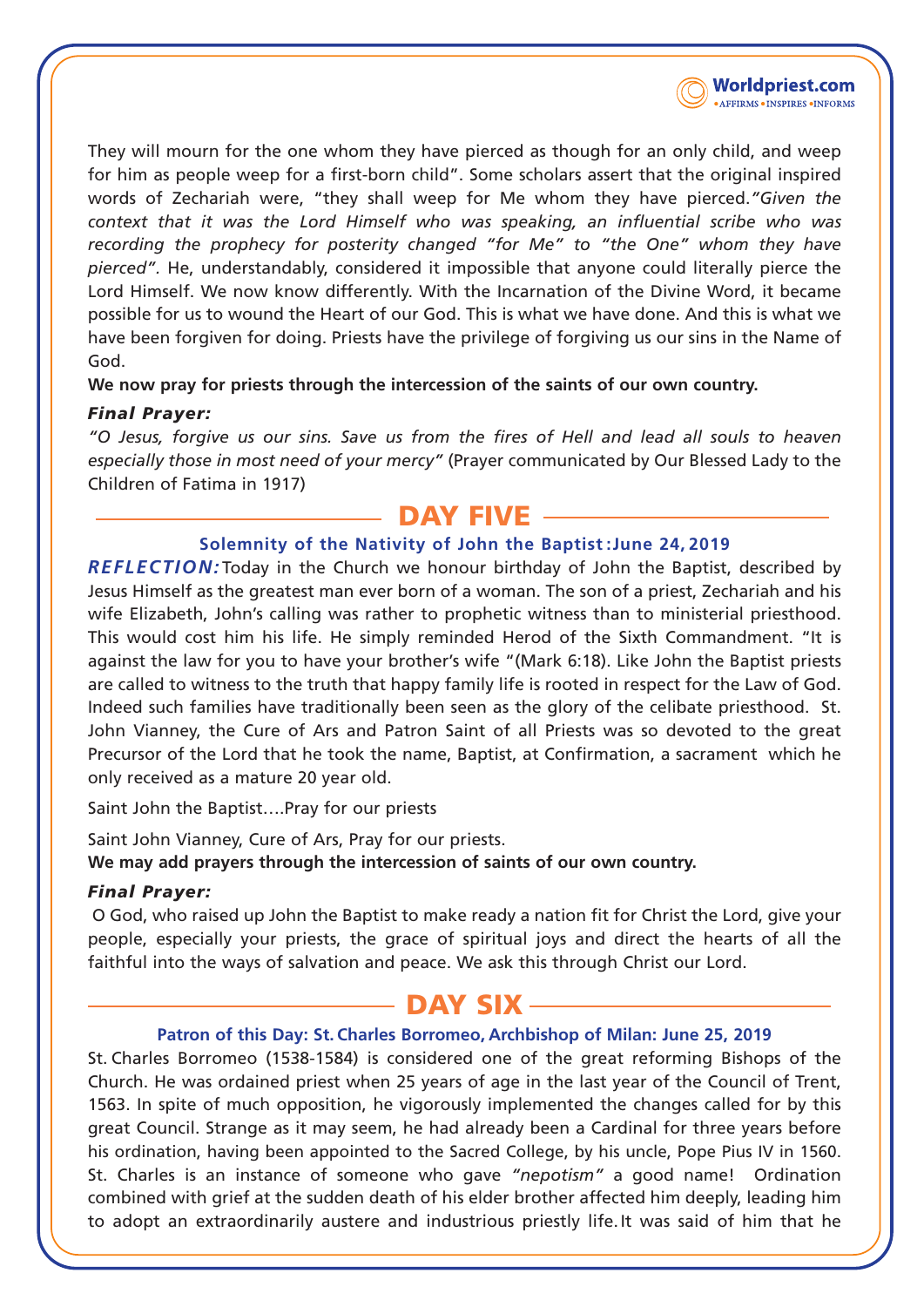

literally lived like a dog in God's house. He was content with a few crusts of bread, the occasional sup of water and for bedding, a wisp of straw. Besides being Patron of bishops, catechists and catechumens, at a more homely level, he is patron of intestinal disorders.

#### **St. Charles Borromeo…pray for our priests.**

#### **We now pray through the intercession of the saints of our own country for our priests.**

#### *Final Prayer:*

Heavenly Father, keep in your people, especially your priests, the spirit which filled St. Charles Borromeo. Let your Church be continually renewed and show the image of Christ to the world, by being conformed to his likeness, who lives and reigns forever and ever. Amen

# **DAY SEVEN**

#### **Patron: St.Claude La Colombiere S.J. (16 41-1682)**

One morning in 1675, shortly after Claude La Colombiere had finished his period of preparation for priesthood in the Society of Jesus, he was saying Mass in the Visitation Monastery at Paray-le-Monial in Eastern France. As he approached the altar, one of the community, Sister Margaret Mary Alacoque distinctly heard a voice: *"This man, my faithful servant and perfect friend, is the one I have chosen for you".* For some time she had been receiving visions of the Risen Lord but was disturbed in case they were simply hallucinations. Claude, who would later be canonised by Pope Saint John Paul II some centuries later in 1992 assured her that it truly was the Second Person of the Blessed Trinity with whom she had been in communication. The dealings between these two saints would issue in Devotion to the Sacred Heart of Jesus, one of the greatest gifts to the Church in its long history. This devotion has taken a variety of forms of expressions. Among other developments over subsequent centuries, it has led to the establishment of around 300 new religious orders,male and female with *"Sacred Heart"* in their title and specially dedicated to spreading this devotion. Writing about Claude after he died in 1682, Margaret Mary said of him, that *"he was all-powerful in what had to do with devotion to the Sacred Heart".* St. Claude La Colombiere, pray for our priests.

**We now pray through the saints of our own country for our priests.**

#### *Final Prayer:*

Lord and Father of us all, you spoke to Saint Claude, your faithful servant and perfect friend, in the silence of his heart, so that he might bear witness to the riches of your love. May your gifts of grace continue to enlighten and console your Church. Grant this through our Lord Jesus Christ, your Son, who lives and reigns with you and the Holy Spirit, God, for ever and ever.

# - DAY EIGHT -

#### **Patron: St. Margaret Mary Alacoque (1647-1690)**

In the second half of the 17th century, the Lord Jesus appeared several times to St. Margaret Mary Alacoque, a humble nun in her Visitation Monastery at Paray-le-Monial in Eastern France. The greatest of her visions took place during the Octave (eight days) of Corpus Christi, 1675. On that occasion Our Lord said:*" Behold this Heart that has so loved men that it has spared nothing, even to exhausting itself and consuming itself, in order to testify to its love. In return, I receive from the greater part only ingratitude, by their irreverence and sacrileges, and by the coldness and contempt they have for me in this Sacrament of love…..I come into the heart I have given you in order that through your fervour you may atone for the offenses which I have received from lukewarm and slothful hearts that dishonour Me in the Blessed Sacrament".*